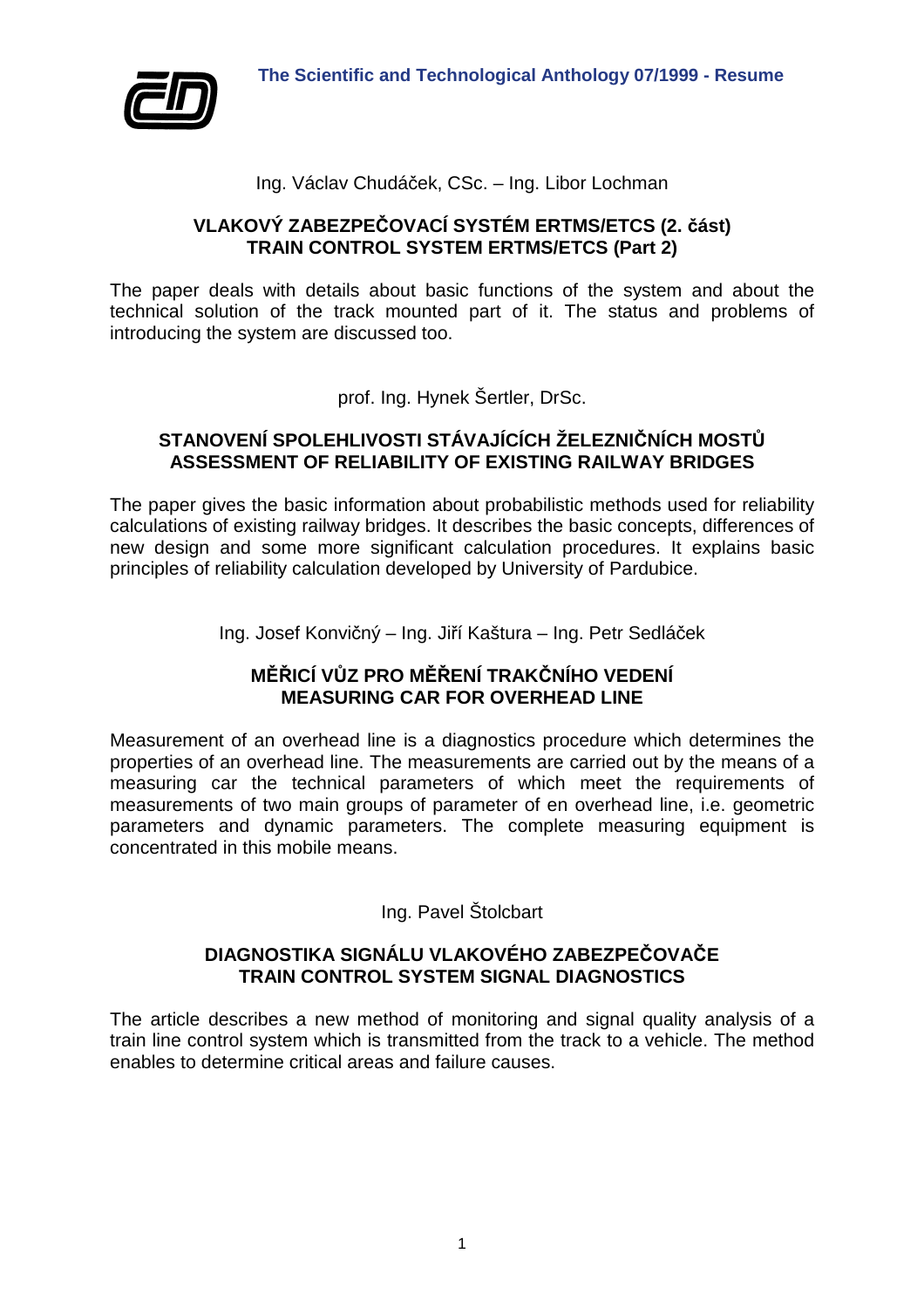

prof. Ing. Jiří Izer, CSc.

#### **VOZIDLO A KOLEJ VEHICLE AND RAIL**

The paper deals with problems concerning the cinematic as well as force relation between vehicle and rail especially those which are less known within CD. It is based on knowledge gained by members of Departement Transport Means of the Jan Perner´s Transport faculty of University Pardubice within last ten years especially during the solution of the project Vehicle and rail on refurbished tracks of the CD. The paper explains the inception of an unquiet , in some cases even unstable ride of vehicles on tracks with very good lateral and vertical alignment. For the first time there is a definition of an unstable ride in connection with other requirements of the UIC Leaflet 518.

#### Antonín Vaněček

## **OBLOUKY MALÉHO ŽELEZNIČNÍHO ZKUŠEBNÍHO OKRUHU JAKO ZKUŠEBNÍ TRAŤ EXPONOVANÝCH ZKUŠEBNÍCH ÚSEKŮ PODLE VYHLÁŠKY UIC 518 CURVES OF THE SMALL TEST CIRCUIT AS TEST TRACK WITH EXPOSED TEST SECTIONS ACCORDING THE UIC LEAFLET 518**

The paper deals with problems concerning the test sections which are prescribed by the UIC Leaflet 518. It is concentrated on test curves with cant deficiency Ur in the range 137 £ Ur £ 150 mm. On the Test Circuit there are test sections with prescribed cant deficiency. The length of those sections is approximately 10% of the overall length of test sections prescribed by the Leaflet UIC 518. The rest , i.e. 90 % of the test sections length must be found out on other tracks of the CD.

#### Ing. Jiří Vlachý

## **DIAGNOSTIKA ŽELEZNIČNÍHO SPODKU VYUŽITÍM RADAROVÉ METODY TRACK BED DIAGNOSTICS USING RADAR METHOD**

The paper is dedicated to radar method and its usage as a diagnostic method for the track bed as a part of geotechnic survey. Possibilities of using so called georadar in connection with a measuring car for a complex diagnostics of the track superstructure for the complete check of a track is discussed.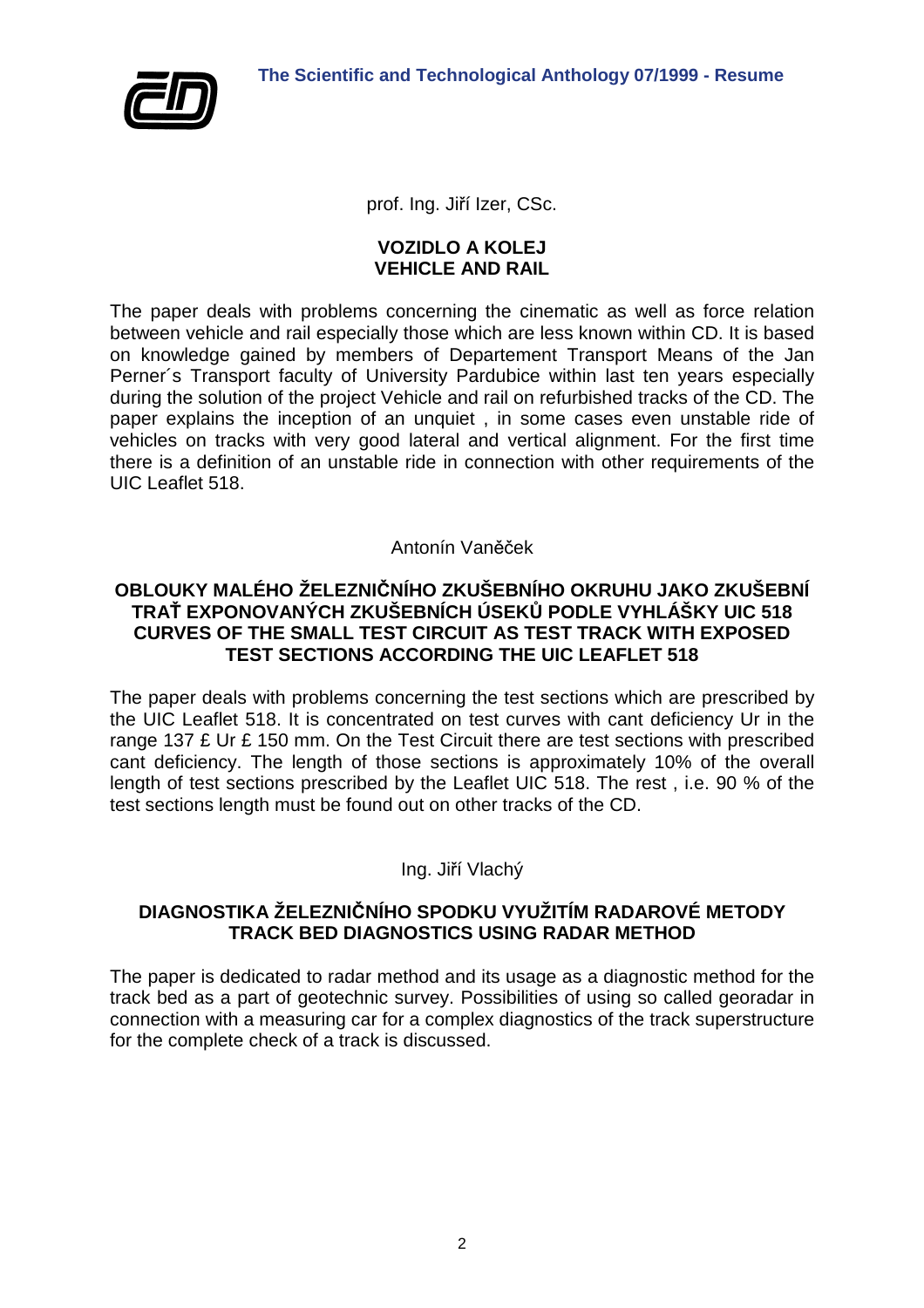

Ing. Gustav Koutník

## **SOUČASNOST A VÝHLED DEFEKTOSKOPICKÉ KONTROLY KOLEJNIC NA KORIDOROVÝCH TRATÍCH DEFECTOSCOPIC CHECK OF RAILS ON THE CORRIDOR TRACKS - THE PRESENT AND PROSPECT**

The paper deals with problems concerning the defectoscopic check of rails and switch parts for trains at speeds up to 160 km/h. It is concentrated on necessary equipment (hand devices, defectoscopic cars), possibilities of elaborating the check results and optimum organization of defectoscopic activities on corridor tracks of the CD.

Ing. Petr Sychrovský

# **NOVÉ DIAGNOSTICKÉ PROSTŘEDKY PRO MĚŘENÍ ŽELEZNIČNÍHO SVRŠKU U ČESKÝCH DRAH NEW DIAGNOSTICS MEANS FOR MEASUREMENTS OF THE TRACK SUPERSTRUCTURE WITHIN CZECH RAILWAYS**

In the year 1999 the Technical Centre of the Infrastructure Praha opens the operation of newly developed diagnostic means - measuring car for the track superstructure and measuring draisine. Both of them are destined for measurements of the geometric properties of the track. The measuring car is fitted out with systems enabling measurements of a cross section of rails, microgeometry of the rail head surface and of evaluation the vehicle response. These new measuring means will replace the obsolete measuring car of the soviet production , which has assured these activities since second half of eighties. The development of these means was materialized by Výzkumný ústav železniční, Pardubice in collaboration with foreign producers and with Technical Centre of the Infrastructure Praha.

Ing. Roman Tomek – Ing. Antonín Trubák

# **MĚŘENÍ PROSTOROVÉ PRŮCHODNOSTI TRATÍ MEASUREMENT OF A TRACK PASSAGE CROSS SECTION**

Integrated digital diagnostics systems of a passage cross section of a track using the fotogrammetry create a base for effective and objective decision processes especially in the area of transport economics but in the area of special deformation monitoring of complicated , statically exacting and unremovable objects of CD (tunnels, cuttings, bridges and so on), of CAD designing as well and last but not least in an effective management of CD information system with prospective link-up to data base of the CD.